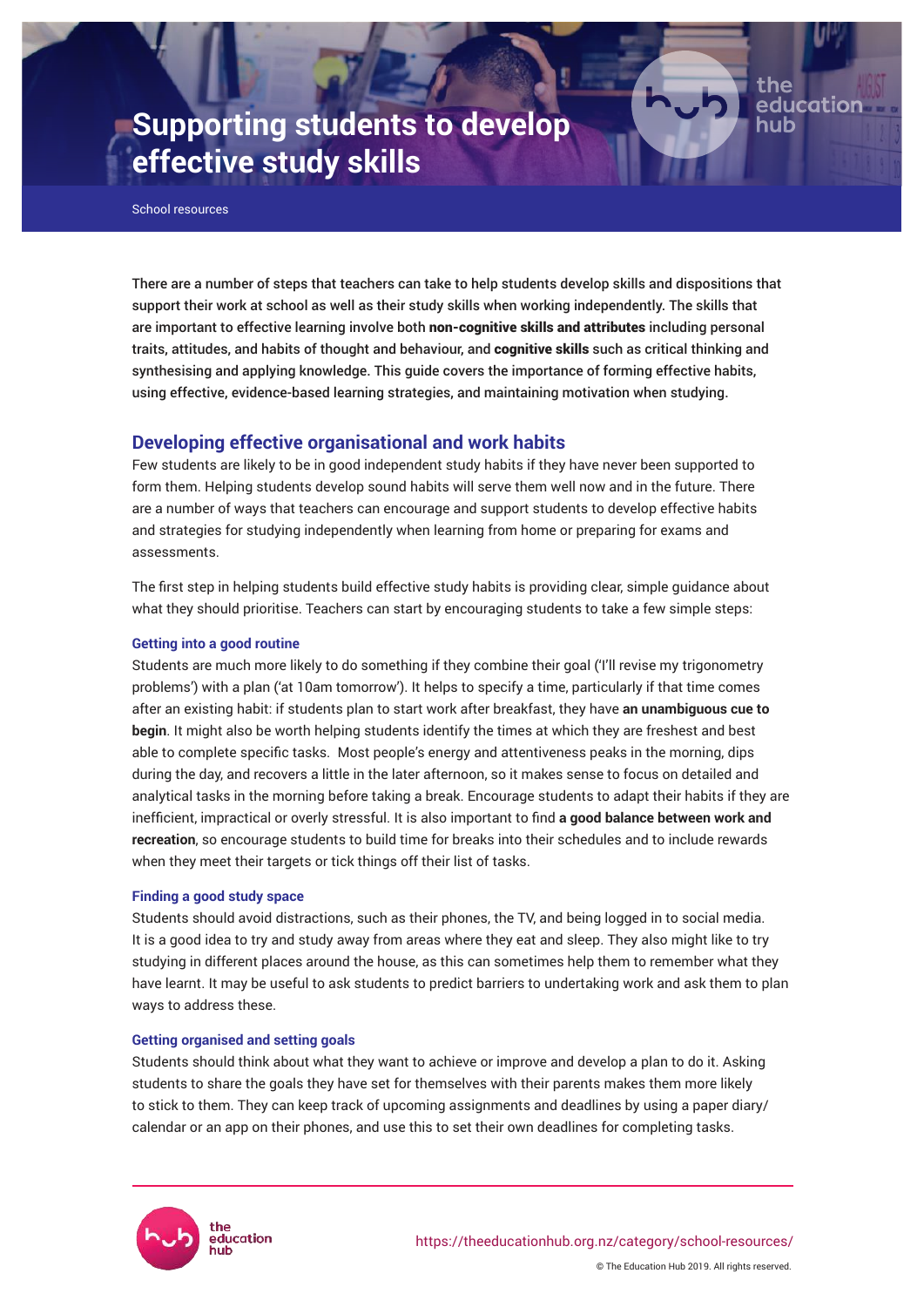#### **Getting a good night's sleep**

This is essential to learning well. Going to bed the same time each night, spending some time outside every day, and trying to relax (without devices) in the hour before bed can all help to ensure a restful night's sleep.

In addition to developing routines and habits to help them get on with studying and preparing for exams and assessments, it is also important that students understand how to study effectively so that they use their time productively and efficiently, and don't waste time on study strategies and techniques that have little evidence to support their use.

## **Using effective strategies for learning**

Teachers should encourage students to think carefully about how they study and explicitly teach them effective strategies for learning and retention. Although re-reading and highlighting notes is a widelyused strategy, evidence shows that it is unlikely to create really strong memories. Similarly massed practice or cramming, a strategy many students use when preparing for exams and assessments, has been demonstrated to be largely ineffective for deep learning and long-term retention.

It is also important for students to understand [memory](https://theeducationhub.org.nz/how-to-structure-learning-to-make-it-sustainable/), understanding, and [how people learn](https://theeducationhub.org.nz/how-to-promote-deep-understanding-in-your-classroom/). It is worth reminding them that a certain amount of difficulty and struggle in their work is desirable and leads to more effective learning and retention, and that holding a [growth mindset](https://theeducationhub.org.nz/an-introduction-to-growth-mindset/) will help them seek out and tackle these kinds of challenges in their academic work. Cognitive science research has identified six key strategies that students can be taught to use in order to study and learn more effectively $^{\rm l}$ .

## **1. Spaced practice**

It is more effective to [spread out studying over time](https://static1.squarespace.com/static/56acc1138a65e2a286012c54/t/57f27b5bcd0f681fb4abc9e2/1475509083742/Spaced+Practice.pdf) rather than doing it all at once. For example, it is better to spend an hour a day studying maths from Monday to Friday than to spend five hours on it on Monday. Spreading out their learning helps students to remember what they have learned for longer.

## **2. Retrieval practice**

[Retrieval practice](https://static1.squarespace.com/static/56acc1138a65e2a286012c54/t/57f26f589de4bb8a69b4af17/1475506008680/Retrieval+Practice.pdf) involves remembering something you have learnt in the past and bringing it back to mind. This helps to consolidate the memory and makes it easier to remember next time it is needed. Students should use retrieval practice to review past learning before learning something new. Tests and quizzes (including students creating these for themselves) are easy ways of doing this.

## **3. Elaboration**

[Elaboration](https://static1.squarespace.com/static/56acc1138a65e2a286012c54/t/57f27850e3df28e1e0e56ebf/1475508304642/Elaboration.pdf) refers to describing and explaining something you have learnt. It is effective because you need to understand something deeply in order to be able to explain it. Students can use elaboration by trying to create the explanation themselves before checking their notes to see if it is correct. It is also helpful for students to make links between the ideas they are currently learning and their existing knowledge.

#### **4. Interleaving**

Rather than focusing on learning one idea for a long time, it is better to [switch between them.](https://static1.squarespace.com/static/56acc1138a65e2a286012c54/t/57f2749ecd0f681fb4ab7a03/1475507358965/Interleaving.pdf) For example, rather than working on one type of maths problem for half an hour, students should do five problems of one type and then five of another. Interleaving is effective because noticing connections and differences between different ideas helps to strengthen students' understanding of them.

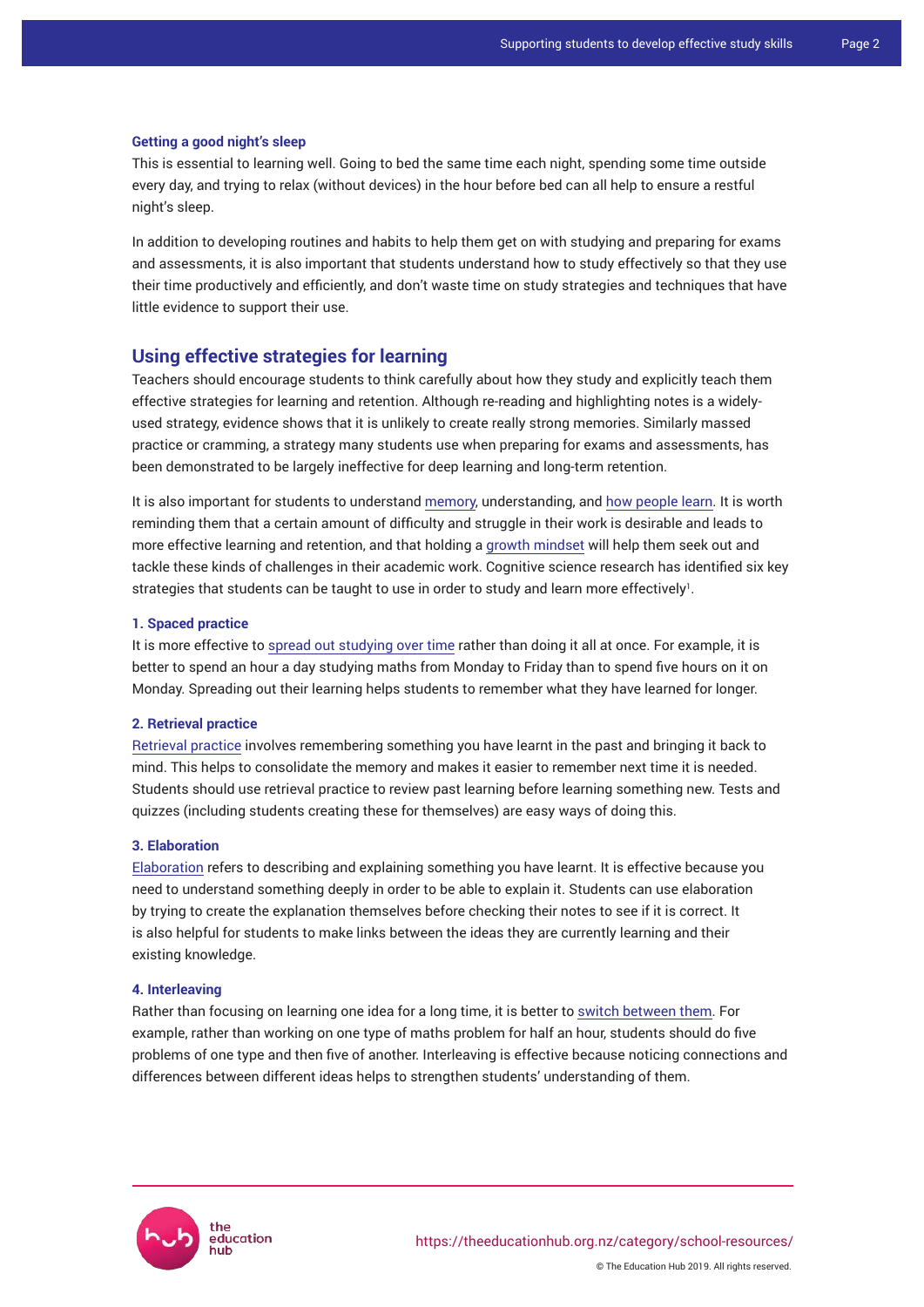#### **5. Concrete Examples**

It is easier to remember [concrete examples](https://static1.squarespace.com/static/56acc1138a65e2a286012c54/t/57f27948e3df28e1e0e57997/1475508552379/Concrete+Examples.pdf) than abstract information. If students are trying to learn about an abstract concept, it can help them to find several real-life examples. For example, when learning about forces in physics, they might consider concrete situations like a car accelerating and braking.

## **6. Dual Coding**

[Dual coding](https://static1.squarespace.com/static/56acc1138a65e2a286012c54/t/57f6b29420099e032f7c3049/1475785365734/Dual+Coding.pdf) refers to combining words with pictures or diagrams. Presenting information in this way can make it easier to understand and give students more ways of remembering it. It could be as simple as drawing a chart or a doodle in their notes. For example, if they are trying to learn some key dates for a history exam, it might help to put the events on a timeline. There is also evidence that writing out notes by hand might help students to understand and remember the content better, particularly if they try to put things into their own words and use drawings or diagrams alongside the written text.

Using these evidence-based strategies and techniques for studying will lead to deeper learning and longterm retention, rather than the superficial understanding and short-term retention that re-reading and highlighting notes promotes. However, many of these approaches require students to work consistently and regularly, rather than doing all their work in one go, so it is important that they know how to keep themselves motivated to work in this consistent, ongoing way.

## **Staying motivated**

Getting and staying motivated can be one of the greatest obstacles that students face when working independently and studying for exams. There are a number of principles from behavioural science that teachers can use to support students to develop their motivation.

## **Make the first steps easy for students**

If the first step is difficult, people can easily get derailed. Making the first step easy should help give students a sense of momentum: they should conclude, 'I can do this'. By ensuring students succeed, teachers can help students gain confidence, build momentum, and form good habits. The more complicated an action or first step, the harder it is to make it a habit. A good start for teachers is to set a clear action or structure for students to follow: for example, they might start every study session by quizzing themselves on the work they covered the previous day. If students follow these steps for long enough, they begin to become automatic. This makes starting work much easier: they just get on with what they always do, rather than having to check what to do, decide an order and wonder if they are doing it correctly. When students are working independently, clear actions are very helpful.

Sometimes teachers worry that a structure like this will get boring for students. But the true source of interest and variety in learning is the topic itself. If students have a clear way to approach the topic, they can enjoy the learning, or at least do it well. They are more likely to struggle if they have to work out what they should do every time they start work.

#### **Clarify expectations**

People respond to what is expected of them, so it is essential to ensure that students are clear about what is expected. Students need to understand exactly what they are being asked to do, so it is important to specify what is essential (and by when), what is optional, what students should do if they get stuck, and how long they should spend on the work.

#### **Emphasise social norms and use community and peer groups to reinforce positive habits**

People's behaviour is influenced enormously by social norms, or the behaviour that is asked of them and that they see around them**.** If people are unsure what to do, they are guided by what is expected of them and what they see others doing. Panic buying is a good illustration of the power of social

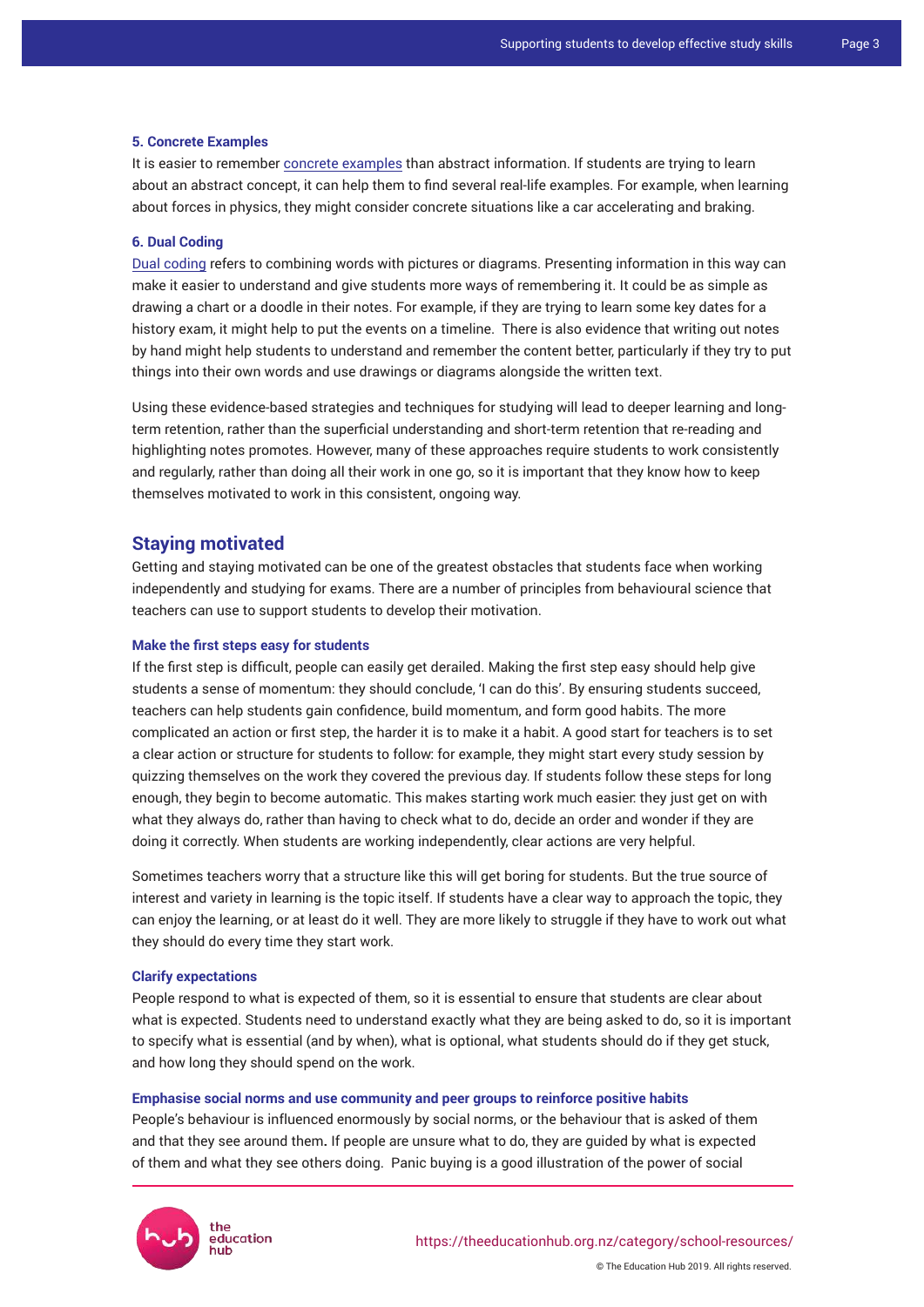norms: once people see others stocking up, they assume they should too. Students will be influenced by what the school and their teacher expects, but they will be even more influenced by how their peers respond. Consequently, informing them about their peers' positive habits and behaviour can have a big influence on their actions.

The key idea is that if most students are doing what you want them to do in terms of their study and independent work habits, make sure everyone knows about it. Teachers can tell students that the majority of their peers are responding as requested: 'I was delighted to get last week's revision task in on time from almost all of you, and that helped me plan today's session.' Or, more simply, 'Twenty students submitted last week's revision task on time' (although it is important that the information you convey is true). This combines two psychological principles: first, people need to feel that they belong to a community. Second, they respond to the way a situation is framed, not just the situation itself, and the idea of loss is particularly motivating: for example, people work much harder to avoid a five dollar loss than to make a five dollar gain. Combining these principles, a crucial message is that studying is a chance not to 'miss out' and to be part of the school community.

#### **Highlight small wins and positive trends**

Big goals are motivating, but they are often too distant to provide an immediate spur to action. What keeps people going are small wins: little boosts which make them feel that they are making progress and heading in the right direction. Designing the first tasks to be the easiest is a powerful way to make small wins possible.

The key idea is that if not everyone is working, but the numbers are increasing, make sure everyone – students and parents – knows about it. Instead of saying 'ten students completed the task last week', tell students that 'I got the highest number of tasks in on time so far last week – next week, I'd like to see everyone's task in on time.'

## **Encourage students to make public commitments and plan prompts**

People who make a public commitment are more likely to act than those who just commit privately. The commitment makes them feel accountable to others: once you have told everyone you are going to make dinner, they expect you to do so. Teachers can encourage students to make a clear commitment about what they will do and when, and to share those decisions with their teachers and parents.

Students are also more likely to act if they set themselves prompts or reminders of what to do when. This could be a simple phone reminder for the specific time they have said they will begin, or they might ask a parent to remind them. It could be more detailed, like a checklist of tasks to complete each day. A checklist should help students to keep on track when they finish one task and move to the next, and it is a simple way for parents to check if their child is doing what they planned to do.

#### **Repeated action**

New habits take time to form: this may take around eight weeks, based on repeating the action several times a week, and that is without all the potential barriers students may face. Teachers can expect things not to work initially and students not to form the new habits they would like to see immediately: this is a natural part of the habit formation process. It is important to build in some way of monitoring whether students are forming the habit. If students are struggling, try rebooting or relaunching the habit: pick a landmark (new day, new week) and ask students to start again, make fresh commitments and change details which aren't working.

The bottom line is that teachers can help students to form habits by ensuring they have a clear action, a cue to do it, and that they keep going. The same ideas can help break bad habits: look for the cue, the